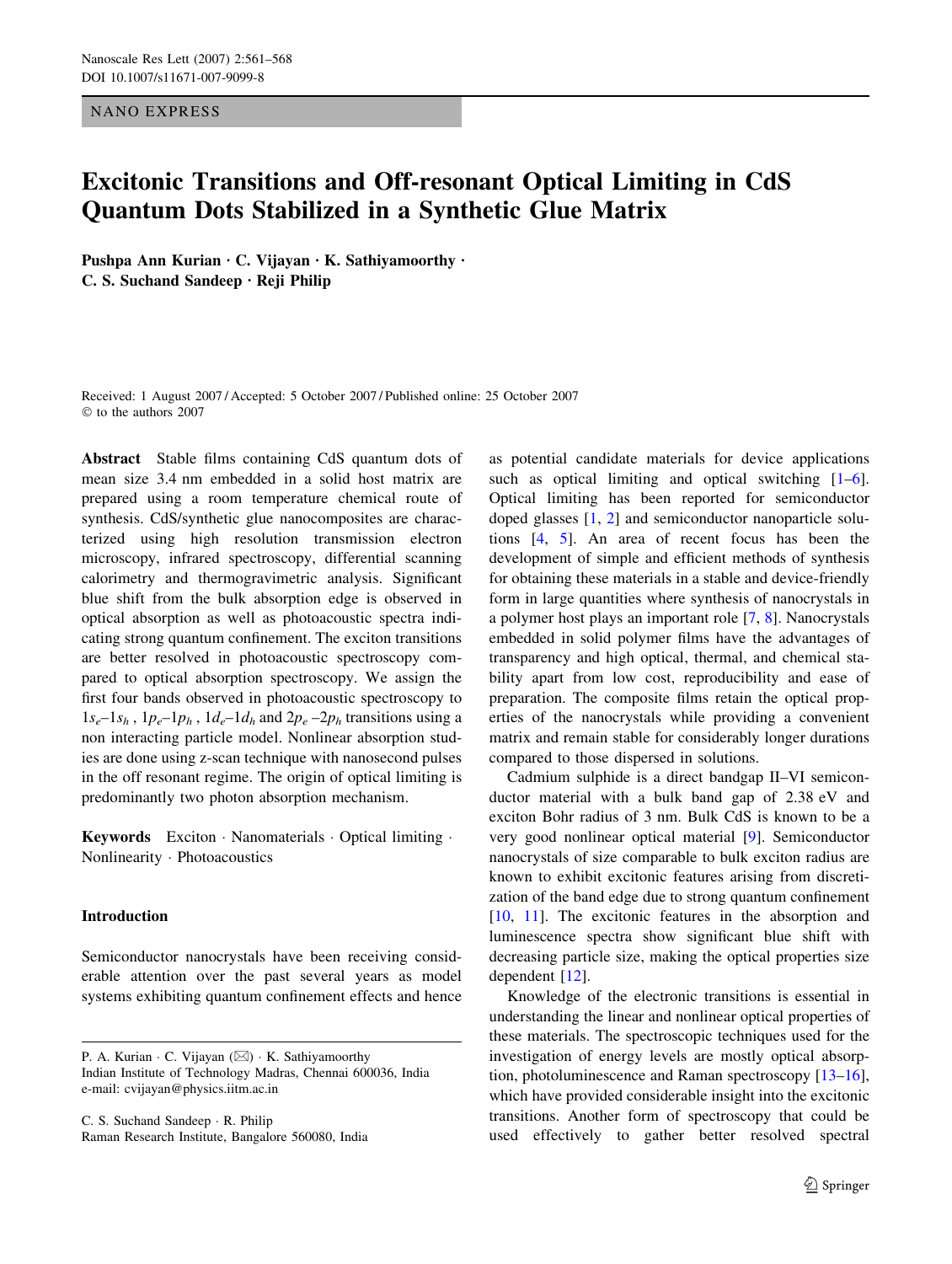information is photoacoustic spectroscopy (PAS), particularly in the case of samples such as polymer-stabilized CdS nanocrystals where nonradiative transitions dominate and luminescence gets quenched. This technique is used in the present work for probing the electronic transitions in CdS quantum dots and correlating the observed data with the theoretical transitions obtained from a noninteracting particle model.

Optical nonlinearties have been studied using different experimental techniques like degenerate four wave mixing (DFWM), z-scan technique, optical interferometry and nonlinear absorption. Reports are available on large nonlinearities observed in CdS nanocrystals using DFWM and pump probe experiments [[17–21\]](#page-7-0) and also on the relaxation dynamics of these materials using femtosecond time resolved pump probe and photoluminescence studies [[22,](#page-7-0) [23](#page-7-0)]. Recently He et al. [[24\]](#page-7-0) studied two photon absorption and Kerr nonlinearity of CdS nanocrystals synthesized by ion exchange method in Nafion film using pump probe and optical Kerr effect techniques with 350 fs pulses at 800 nm. The z-scan technique can give information regarding both nonlinear refraction and nonlinear absorption. Most of the work done on the nonlinear optical properties of semiconductor nanocrystals are on semiconductor doped glasses. One major limitation of semiconductor doped glasses is the photodarkening effect. A few reports are there on the nonlinear optical properties of semiconductor nanocrystals suspended in solutions. The volume fraction of nanocrystals in solutions is usually small resulting in weak nonlinear response. Thus, polymer-embedded nanomaterials appear to be better candidate materials for the study of nonlinear optical response.

Nonlinear refraction has been studied in CdS nanocrystals incorporated in polydiacetylene [\[25](#page-7-0)] and polystyrene [[26\]](#page-7-0) using nanosecond pulses in the near resonant regime. It is well known that resonant nonlinearity is large but has a slow response with large linear absorption. On the other hand, off resonant nonlinearity has ultrafast response. Semiconductor nanocrystals with large nonlinearity are also known to be attractive candidate materials for optical limiting. Optical limiters are devices which have constant transmittance at low input fluences and a decrease in transmittance at high fluences. These devices are used to protect optical sensors and eyes from laser induced damage.

We have synthesized a nanocomposite material incorporating strongly confined CdS nanocrystals of average size 3.4 nm stabilized in a synthetic glue matrix. The samples are free standing films with good optical quality and photostability. The excitonic transitions are studied using optical and photoacoustic spectroscopy and the results are correlated with a non interacting particle model. PAS studies show that the energy corresponding to the first excitonic transition is  $E<sub>g</sub> = 2.69$  eV. Further, we have also investigated strong absorptive nonlinearity excited by nanosecond laser pulses in the off resonant regime  $(E_{\varrho} > \hbar \omega > E_{\varrho}/2)$  at 532 nm. The observed optical limiting behavior is discussed on the basis of two photon absorption process.

#### Experimental Section

The method of synthesis used for the present work is based on a chemical route for preparing PbS nanocomposite films reported by us recently [\[27](#page-7-0)]. The precursors used are cadmium acetate and sodium sulphide of analytic grade. A commercially available, transparent, water soluble poly(vinyl acetate) (PVAc) glue purchased from Crown Chemicals Chennai, India is used as the host matrix to prepare the nanocomposite. The samples are prepared by processing equimolar quantities of sodium sulphide and cadmium acetate in the glue medium, stirring continuously. The solution was poured into petridishes and air dried to obtain stable optical quality films. The concentrations of cadmium acetate used are 0.5, 1, 2 and 3 mM in 50 ml aqueous solution of the glue. The four samples corresponding to these four different concentrations are designated as C1, C2, C3 and C4 respectively. The concentration of sodium sulphide used in each case is such that an equimolar ratio of  $Cd^{2+} : S^{2-}$  is obtained in all cases. The composite films are found to be very stable and they retain their physical properties for long periods of time. The thickness of the films used in the present study is  $126 \mu m$ .

The morphological characterization is done using a Jeol 3010 high resolution transmission electron microscope with an accelerating voltage of 300 kV. The IR spectrum is recorded with a Perkin Elmer Spectrum One Fourier transform infrared (FTIR) spectrophotometer to obtain information about the surface of the nanocrystal.

Thermogravimetric analysis are performed using a Perkin Elmer Pyris 6 thermogravimetric analyzer (TGA). Thermal decompositions are recorded between 30  $^{\circ}$ C and 900 °C. The heating rate is 10 °C min<sup>-1</sup>. The differential scanning calorimetry (DSC) studies are done with a NETZSCZ DSC (200 Phox). The experiments are performed under a nitrogen atmosphere. The heating rate is  $10$  °C min<sup>-1</sup>.

Optical absorption spectra are recorded on a Jasco V-570 spectrometer in the wavelength region 300 nm– 600 nm in which the host matrix is transparent. The photoacoustic spectroscopic studies are done by the gas microphone technique [\[28](#page-7-0)]. The spectrum is recorded using an automated home-built photoacoustic spectrometer. A xenon arc lamp of 500 W is used as the excitation source. The light beam is passed through a monochromator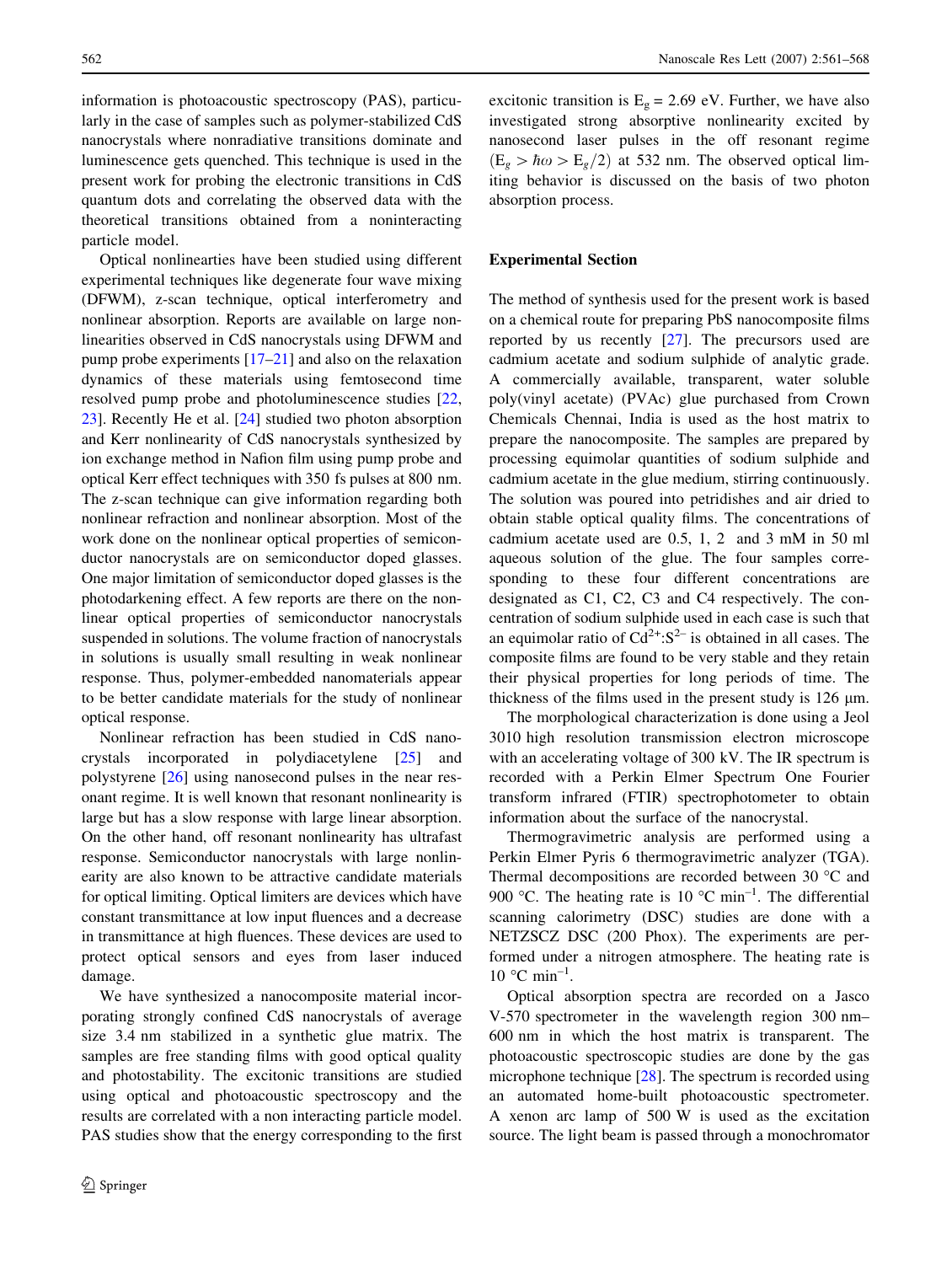(Jobin Yvon), modulated using a mechanical chopper (SR540, Stanford research systems) and focused to an airtight photoacoustic (PA) cell. The modulation frequency is 10 Hz. The PA cell consists of an aluminium cylinder with an option for inserting a microphone in its periphery. The periodically chopped beam is allowed to fall on the sample kept inside the PA cell through the transparent cell window. The nonradiative transitions within the sample heat up the boundary layer of air in contact with the sample. The periodic heating effect causes the layer to function as a vibrating piston. This results in periodic pressure fluctuations inside the cell which are detected by the sensitive microphone (G.R.A.S). The amplitude and phase angle of the PA signal are finally detected by a lock in amplifier (SR830, Stanford research systems) whose reference channel is connected from the chopper. The spectral measurements are carried out at room temperature in the wavelength range of 360–600 nm in steps of 2 nm. The PA spectrum is corrected for variations in source intensity as a function of wavelength using carbon black absorber for normalization. The nonlinear absorption studies are done by the z-scan technique [[29\]](#page-7-0) using 7 ns pulses from a Nd-YAG laser emitting at the second harmonic wavelength of 532 nm. The spatial intensity profile of the laser is found to be near Gaussian by beam profile measurements using the knife edge method. An automated open aperture z-scan set up is used to measure intensity dependent transmission. The laser beam is focused using a lens of focal length 185 mm and the transmittance is measured using a pyroelectric energy probe as a function of sample position z by translating the sample along the beam axis (z-axis). The sample sees a different fluence at each position of z. The small fluctuations in the pulse energy are accounted for by using a reference energy probe. The pulse-to-pulse energy stability is found to be approximately 5%. Depending on the absorption mechanism involved, we get a Lorentzian or inverted Lorentzian with its maximum or minimum at the focal point,  $z = 0$  where the fluence is a maximum.

#### Results and Discussion

Embedding nanocrystallites in stable, transparent solid matrices is important from the point of view of the nature of cluster-host interaction whereas it also renders the sample in a convenient form for potential applications. The search for convenient and economic procedures of synthesis to achieve this has hence been of frontier interest. Most of the earlier methods for the synthesis of embedded II–VI nanocrystals were in glass matrix and involved procedures such as high temperature melting and annealing and the resulting size distribution of the clusters was rather broad. On the other hand, the main advantage of synthesis of nanocrystals in polymer matrices is the low temperature procedure, at not more than 200  $^{\circ}$ C. The motivation for the present work is to explore a much simpler and economic procedure of embedding nanocrystals in a stable and transparent matrix. The method we adopted here for the synthesis of CdS nanocrystals based on the chemical replacement reaction between  $Cd^{2+}$  ions and  $S^{2-}$  ions in a synthetic glue matrix is a room temperature synthesis. Within a few seconds of addition of sodium sulphide into the aqueous solution of glue matrix containing cadmium acetate salt, CdS nanocrystals are formed.

The CdS-synthetic glue composites have wide processing flexibility enabling us to make coatings of nanometer thickness, fibres and films depending on the requirement. Major challenge in the nanoparticle synthesis is to produce small size stable nanoparticles (to prevent agglomeration) with reproducibility. Synthetic glue matrix is found to be an excellent matrix overcoming these difficulties with an efficient dispersion of nanoparticles.

### Characterization by HRTEM, TEM, FTIR, DSC and TGA

Figure [1](#page-3-0) shows the HRTEM picture of a single CdS nanocrystal embedded in the matrix (sample C4). The crystallographic planes can be seen clearly in the region corresponding to the nanocrystal. The micrograph shows that the quasi spherical CdS nanocrystals are homogenously dispersed and well separated in the host matrix. Size distribution of the nanocrystals is found to be 3–5.7 nm with majority of the nanocrystals in the 3 nm size range. The mean size of 3.4 nm is determined by evaluating 290 particles.

The role of polymer molecules on the surface physics of the nanocrystals is probed by the technique of FTIR spectroscopy. The FTIR spectrum of the host matrix is shown in Fig. [2](#page-3-0)a. The prominent peaks observed at 1735 cm<sup>-1</sup> ( $v_{\text{C=O}}$ ), 1095 cm<sup>-1</sup>, 1263 cm<sup>-1</sup> ( $v_{\text{C-O}}$ ) and 1376 cm<sup>-1</sup> ( $\delta$ <sub>CH3</sub>) confirm the presence of poly(vinyl acetate) (PVAc). The spectrum is similar to the standard IR spectrum of PVAc. (Sprouse collection of IR, card no.187– 189). The peak at 1711  $cm^{-1}$  in the FTIR spectrum of the CdS embedded glue (sample C4) (Fig. [2](#page-3-0)b) corresponds to the C=O stretching frequency whereas in the host glue matrix the C=O stretching frequency is at  $1735 \text{ cm}^{-1}$ . This decrease in stretching frequency can be attributed to interaction of metal ion with the C=O group. When cadmium acetate is added to the aqueous solution of glue,  $Cd^{2+}$ ions are homogeneously dispersed in the matrix. The –C=O groups present in the polymer side chain interact with the  $Cd<sup>2+</sup>$  ions and stabilize it. On the addition of aqueous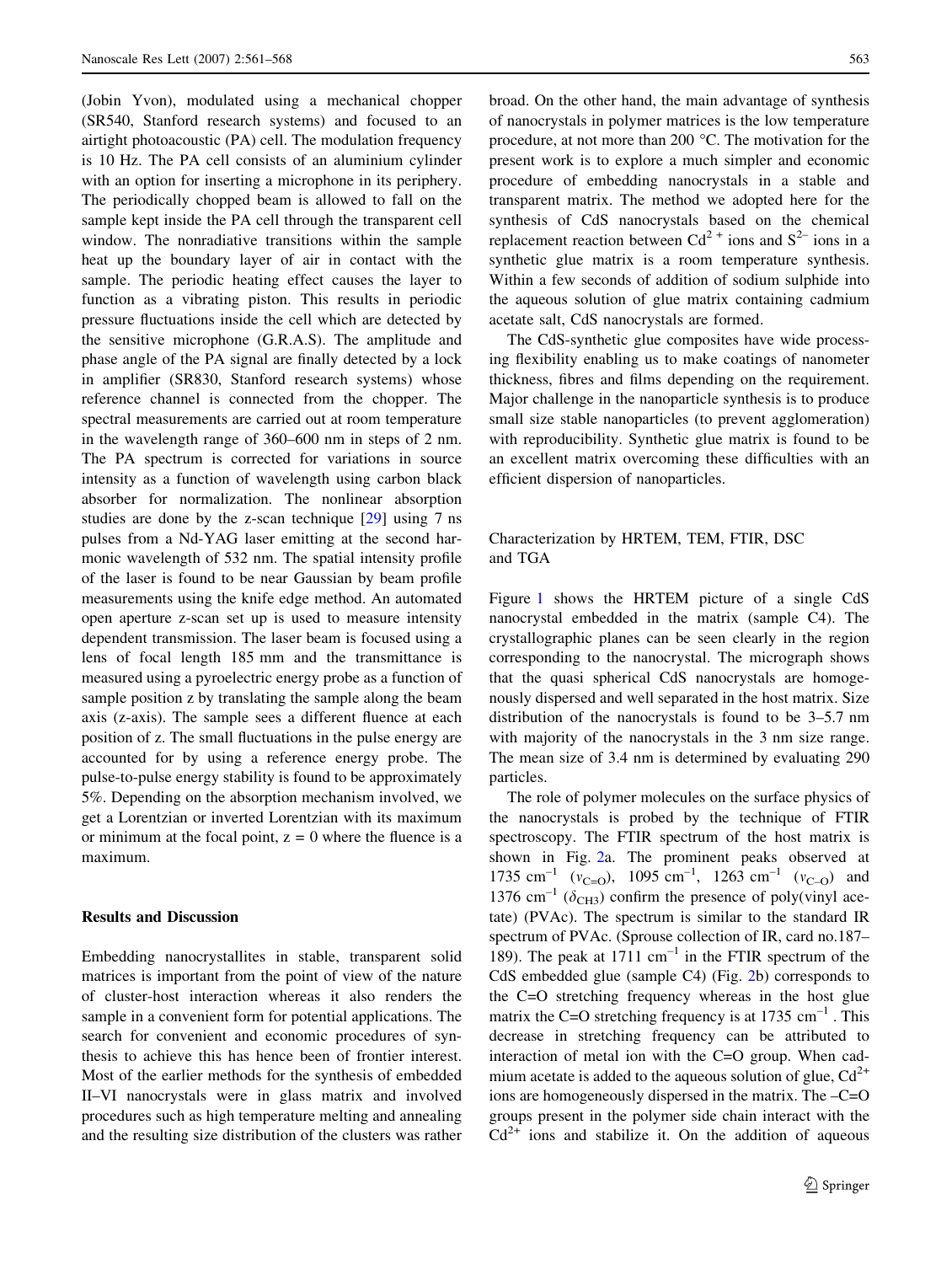<span id="page-3-0"></span>

Fig. 1 HRTEM image showing well dispersed CdS nanocrystals in synthetic glue matrix

solution of Na<sub>2</sub>S,  $Cd^{2+}$  ions in the host matrix react with  $S<sup>2–</sup>$  forming CdS. The CdS nanocrystals thus formed are surrounded by the polymer chains, preventing further diffusion of CdS nanocrystals and thus controlling the growth process at room temperature.

Differential scanning calorimetry (DSC) experiments (figures not shown) indicate that the glass transition temperature ( $T_g = 52.9$  °C) remains the same for the host glue matrix and the CdS nanocrystals embedded host matrix.

This shows that the physical properties of the polymer are retained even after the in-situ formation of CdS nanocrystals. Figure [3](#page-4-0) shows the thermograms of synthetic glue host matrix and CdS/glue nanocomposite (sample C4) obtained under air atmosphere. The onset temperature (corresponding to a loss of 10 mass%) is found to be the same,  $270$  °C, for both the host matrix as well as CdSincorporated host matrix. A more accurate measure of the thermal stability of a material is  $T<sub>o</sub>$ , the temperature corresponding to the maximum weight loss rate  $(dm/dT)_{max}$  in the first decomposition reaction. This temperature is found to be  $314\text{ °C}$  for both the host matrix and the CdS/glue nanocomposite, indicating that the presence of CdS nanocrystals does not affect the thermal stability of the host matrix.

# Optical Absorption and Photoacoustic Spectra

Figure [4](#page-4-0) shows the optical absorption spectra (OAS) of CdS nanocrystals in glue matrix of samples C1, C2, C3 and C4. The host matrix shows no absorption in the wavelength range under consideration. Second derivative of the optical absorption spectrum indicates that the absorption onset is at 2.64 eV. The spectrum shows a considerable blueshift from the bulk absorption onset of 2.38 eV.

The optical absorption spectra of semiconductor nanocrystals are known to show a blueshifted absorption onset with features due to exciton absorption, as observed in the present work, from which it is difficult to get detailed information about the exciton transitions. On the other hand, a more direct measurement of the spectral features of the absorbed energy can be obtained from PAS which enables to observe better resolved bands. This is because large optical density and scattering from the sample tend to make the signal to noise ratio poor in the case of the optical absorption experiment where it is the intensity of the



Fig. 2 FTIR spectrum of (a) PVAc glue matrix (b) CdS/Glue nanocomposite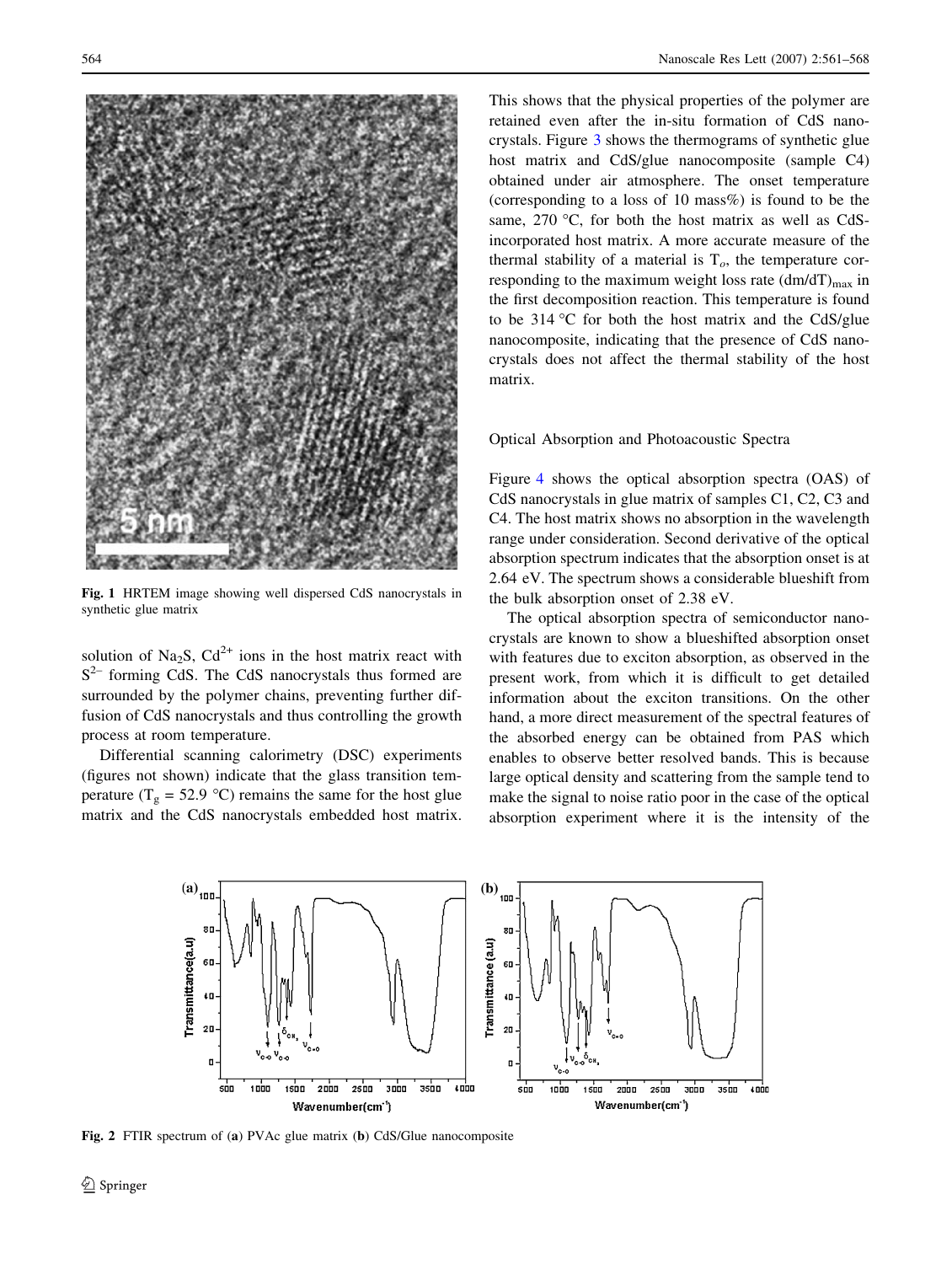<span id="page-4-0"></span>

Fig. 3 TGA curves for glue matrix (solid line) and CdS/Glue nanocomposite (dashed line)



Fig. 4 Optical absorption spectra of CdS/Glue nanocomposite films of different concentrations

transmitted beam that is measured. However, these factors do not cause any problem to the photoacoustic response of the sample. Hence we measured the photoacoustic response of the samples in a home made PA spectrometer.

Figure [5a](#page-5-0) shows the photoacoustic spectra of CdS nanocrystals in host matrix. The photoacoustic spectrum (PAS) of the host matrix is featureless in the wavelength range under consideration. Figure [5](#page-5-0)b shows PAS of sample C4. The spectrum shows a multipeak structure. The spectrum is analysed using a curve fitting program assuming Gaussian line shape. The analysis yields four peaks at 2.69 eV (denoted as E1 band), 2.81 eV (E2 band), 2.96 eV (E3 band) and 3.21 eV (E4 band). The full width at half maximum (FWHM) of first excitonic transition obtained

from PAS is 0.14 eV, in good agreement with that of the first excitonic transition obtained from optical absorption spectroscopy.

The mean diameter of the nanocrystals in the present study is 3.4 nm, corresponding to the regime of strong confinement, where Coulomb interaction effects can be neglected [[11\]](#page-7-0). So we use a non interacting particle model (NIP) [\[10](#page-7-0), [30](#page-7-0)] to assign the four bands obtained from photoacoustic spectroscopy. NIP is based on effective mass approximation (EMA) model where Coulomb interaction of the electron-hole pair is neglected. Therefore the exciton Hamiltonian can be written as

$$
H = -\frac{h^2}{8\pi^2 m_e} \nabla_e^2 - \frac{h^2}{8\pi^2 m_h} \nabla_h^2 + V_e(r_e) + V_h(r_h) \quad (1)
$$

where the first two terms on the R.H.S are the kinetic energies of the electron and hole respectively,  $V_e$  and  $V_h$ are the potentials experienced by the electron and hole respectively due to the barrier and  $m_e$  and  $m_h$  are the effective masses respectively. The confinement potential may be defined as

$$
V_i(r_i) = 0 \text{ for } r_i < R
$$
\n
$$
= \infty \text{ for } r_i > R \ (i = e, \ h)
$$

where  $R$  is the radius of the spherical nanocrystal.

In this model, hole and electron energy levels in the nanocrystal can be expressed as

$$
E_{n,l}^{h} = \frac{-\hbar^2 \xi_{n,l}^2}{2m_h R^2}
$$
 (2)

and

$$
E_{n,l}^e = E_g + \frac{\hbar^2 \xi_{n,l}^2}{2m_e R^2}
$$
 (3)

where  $\xi_{n,l}$  is the nth zero of the spherical Bessel function. Optical transitions will occur at energies

$$
\hbar\omega = E_g + E_{n,l}^e - E_{n,l}^h = E_g + \frac{h^2}{8\pi^2 m_r} \left[ \frac{\xi_{n,l}^2}{R^2} \right]
$$
(4)

where  $m_r$  is the reduced effective mass of the electron-hole pair,

$$
\frac{1}{m_r} = \frac{1}{m_e} + \frac{1}{m_h} \tag{5}
$$

Theoretical models such as EMA and tight binding (TB) model tend to overestimate the exciton transition energies in nanocrystals of smaller diameter compared to the transition energies obtained from the experimental results [\[31–33](#page-7-0)]. At the same time, both theory and experiment agree well in the case of nanocrystals of larger diameters. In the case of smaller nanocrystals the disagreement between theory and experiment may be due to using bulk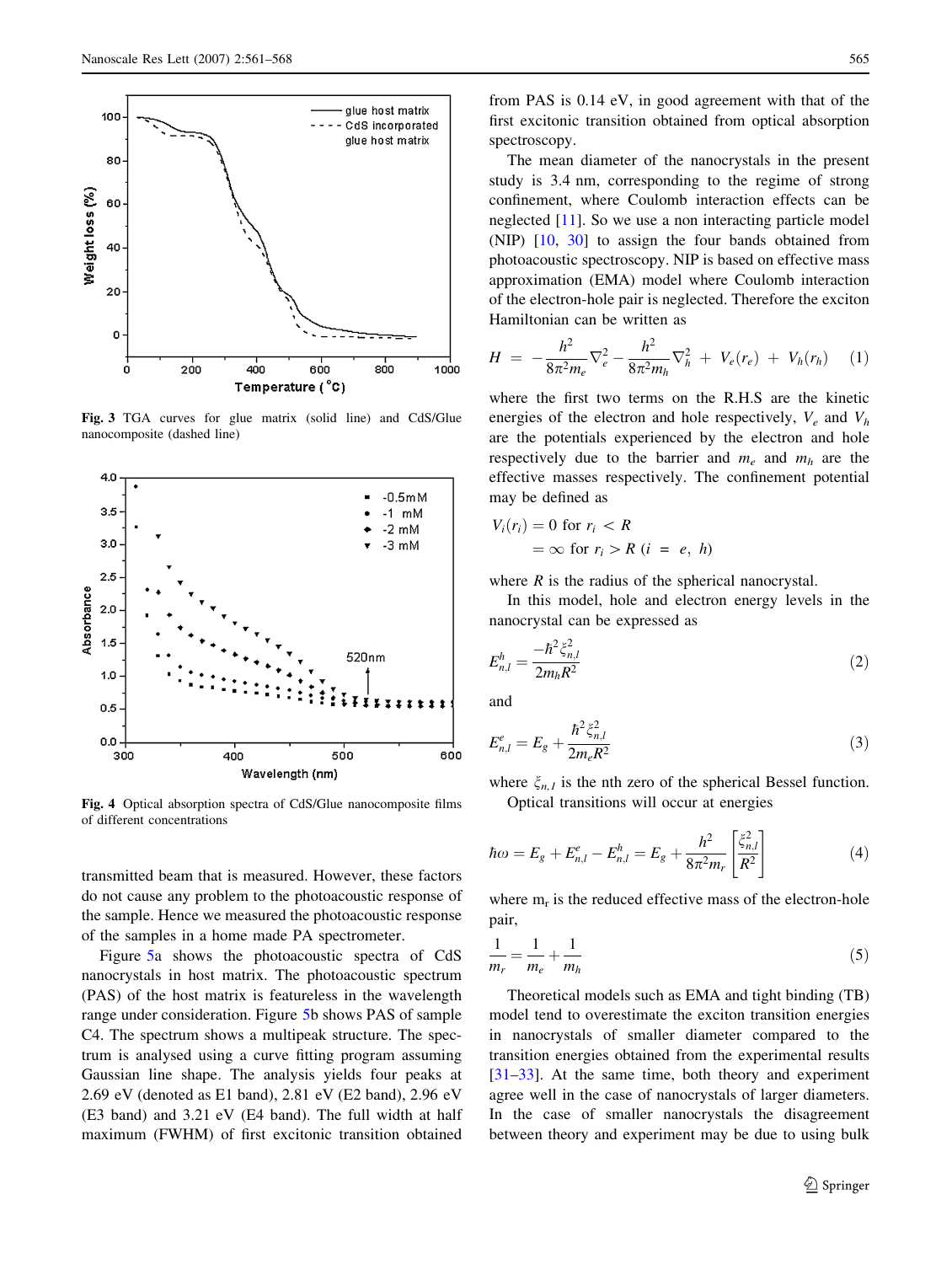<span id="page-5-0"></span>

material parameters such as effective mass and bandgap as numerical inputs to the theory. The main advantage of this method of analysis, used in the present work and proposed for the first time by Nandakumar et al [[13\]](#page-7-0), is that it eliminates the use of bulk parameters in the calculation. Including Coloumb interaction into the calculations would make the analysis more complete, though it has not been taken up as part of the present work in view of the strong confinement.

Nandakumar et al. have used photoacoustic spectroscopy to analyze the electronic transitions in CdS nanocrystals and presented [\[12](#page-7-0), [34](#page-7-0)] a comparison between the experimental and theoretical determination of transition energies in which the bulk material parameters such as effective masses and bulk bandgap  $E_g$  are eliminated. We have followed this procedure to assign the four bands observed in PAS. Using NIP model for spherical quantum dots, the first few transitions are calculated and labeled as T1, T2 etc. as shown in Table 1. In this analysis, the difference between electron and hole energies corresponding to the transitions  $1s_e-1s_h$ ,  $1p_e-1p_h$ ,  $1d_e-1d_h$  etc. (Table 1) eliminates the bulk bandgap  $E_g$ . The differences in transitions are calculated in Table 2. The ratio of the differences in transitions calculated as shown in Table 3 eliminates effective masses  $m_e$  and  $m_h$  and nanocrystal radius R. The theoretical ratios are then compared with ratios obtained experimentally (Table 3). The theoretical ratios and experimental ratios agree well if we assign the first four bands observed in PAS to  $1s_e-1s_h$  (band E1),  $1p_e-1p_h$ (band E2),  $1d_e-1d_h$  (band E3) and  $2p_e-2p_h$  (band E4).

Table 1 First few transition energies calculated for spherical quantum dots using noninteracting particle model

| Level          | Transition    | $\xi_{n,l}$ | $\delta E$                                                   |
|----------------|---------------|-------------|--------------------------------------------------------------|
| T1             | $1s_e-1s_h$   | 3.1416      | $(3.1416)^2$<br>$8\pi^2R^2$                                  |
| T <sub>2</sub> | $1p_e-1p_h$   | 4.4934      | $\frac{m_r}{(4.4934)^2}$<br>$\frac{h^2}{8\pi^2R^2}$<br>$m_r$ |
| T <sub>3</sub> | $1d_e-1d_h$   | 5.7635      | $(5.7635)^2$<br>$\frac{h^2}{8\pi^2R^2}$<br>$m_r$             |
| T <sub>4</sub> | $2s_e - 2s_h$ | 6.2832      | $(6.2832)^2$<br>h <sup>2</sup><br>$8\pi^2R^2$<br>$m_r$       |
| T <sub>5</sub> | $2p_e - 2p_h$ | 7.7523      | $(7.7253)^2$<br>h <sup>2</sup><br>$8\pi^2R^2$<br>$m_r$       |
| T6             | $2d_e - 2d_h$ | 9.0950      | $(7.7253)^2$<br>h <sup>2</sup><br>$8\pi^2R^2$<br>$m_r$       |

Optical Limiting Studies

The samples are found to exhibit large optical nonlinearity, leading to optical limiting behavior. The nonlinearity is probed using the z-scan technique. Optical limiting can be due to a variety of nonlinear optical processes such as self focusing, self defocusing, nonlinear scattering and nonlinear absorption. Optical limiters based on nonlinear absorption mechanisms like free carrier absorption and multiphoton absorption are very efficient. Open z-scan studies are done to investigate the nonlinear absorption mechanism responsible for the observed optical limiting. The z-scan experiment is performed with the samples C1, C2, C3 and C4. For the samples C1 and C2, the concentration was not sufficient to show optical nonlinearity. Figure [6a](#page-6-0) and b show the optical limiting curves for sample C3 and C4 respectively. The optical limiting curves are extracted from open z-scan data. Transmission values are normalized to the value obtained for the lowest input

Table 2 Difference between transition energies corresponding to  $1s_e-1s_h$ , 1 $p_e-1p_h$ , 1 $d_e-1d_h$ , 2 $s_e-2s_h$ , 2 $p_e-2p_h$ , 2 $d_e-2d_h$  (Table 1)

| Transition differences | Energy in units of $\frac{h^2}{8\pi^2 R^2 m}$ |
|------------------------|-----------------------------------------------|
| $T2-T1$                | $(4.49342 - 3.14162)$                         |
| $T3-T2$                | $(5.7635^2 - 4.4934^2)$                       |
| $T4-T2$                | $(6.28322 - 4.49342)$                         |
| $T5-T2$                | $(7.7253^2 - 4.4934^2)$                       |
| T6-T <sub>2</sub>      | $(9.0950^2 - 4.4934^2)$                       |
|                        |                                               |

Table 3 The ratio of the differences in transition energies calculated theoretically and experimentally

| Theoretical values        |       | Experimental values   |      |
|---------------------------|-------|-----------------------|------|
| $\frac{T3 - T2}{T2 - T1}$ | 1.262 | $\frac{E3-E2}{E2-E1}$ | 1.25 |
| $\frac{T4-T2}{T2-T1}$     | 1.869 |                       |      |
| $\frac{T5 - T2}{T2 - T1}$ | 3.827 | $E4 - E2$<br>$E2-E1$  | 3.33 |
| $\frac{T6 - T2}{T2 - T1}$ | 6.059 |                       |      |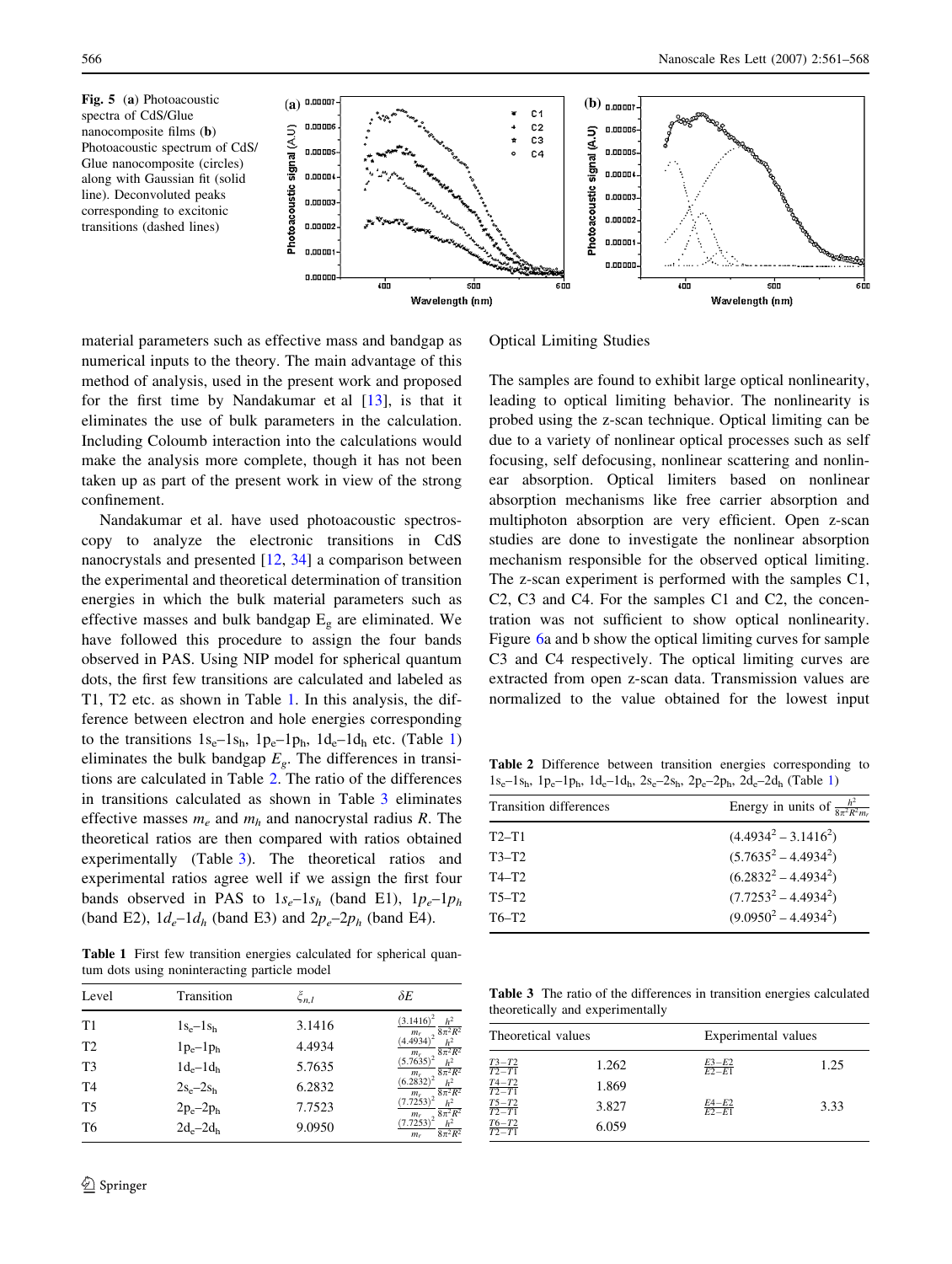<span id="page-6-0"></span>



fluence, which is taken as unity. The circles denote the experimental data and solid line denotes the theoretical fit. Since the wavelength chosen for the study is in the off resonant regime where the photon energy 2.33 eV is less than the fundamental absorption edge 2.69 eV, the experimental data are analysed using a model incorporating saturable absorption followed by two photon absorption (2PA). We consider a nonlinear absorption coefficient of the form [[35\]](#page-7-0)

$$
\alpha(I) = \frac{\alpha_o}{1 + \frac{I}{I_s}} + \beta I \tag{6}
$$

where  $\alpha_o$  is the linear absorption coefficient,  $\beta$  is the 2PA coefficient,  $I$  is the laser intensity and  $I_s$  is the saturation intensity. Therefore the modified normalized transmittance using Eq.  $(6)$  can be written as

$$
T(z) = \frac{Q(z)}{\sqrt{\pi}q(z)} \int_{-\infty}^{\infty} \ln[1 + q(z) \exp(-\tau^2)] d\tau \tag{7}
$$

where  $Q(z) = \exp(\alpha_o L I/(I + I_s)), q(z) = \beta I_o L_{eff} / 1 + (z/z_o)^2$ with  $I<sub>o</sub>$  being the peak intensity at the focal point and  $L_{\text{eff}} = [1 - \exp(-\alpha_o L)]/\alpha_o$  where L is the sample length  $\frac{\partial E_{\ell j}}{\partial \alpha}$  and  $z_o = \pi \omega_o^2 / \lambda$ , where  $\omega_o$  is the beam waist and  $\lambda$  is the wavelength of the exciting light.

The experimental data and theoretical fit are in good agreement, indicating that the mechanism of nonlinear absorption here is 2PA. The values of  $\beta$  and  $I_s$  are found to be  $\beta = 1.9 \times 10^{-9}$  m/W and  $I_s = 2.3 \times 10^{12}$  W/m<sup>-2</sup> respectively, at  $4.33 \times 10^9$  W/cm<sup>2</sup> (corresponding to laser energy 80  $\mu$ J) for both the samples C3 and C4 indicating there is no accumulative optical nonlinearity with the increase in concentration. Eventhough TPA appears to be the predominant mechanism, free carrier absorption also could be operative. The absorption spectrum shows a long wavelength tail absorption which can be due to the defect levels arising from sulphur vacancies which are located below the conduction band in bulk CdS [[36\]](#page-7-0). The evidence for this defect level emission in CdS nanocrystals has been reported previously [\[12](#page-7-0), [37](#page-7-0)]. So, when excited with a photon of energy 2.33 eV, the carriers may get excited to this defect level and free

carrier absorption from these levels may happen as the experiments are done with pulses of nanosecond duration.

#### **Conclusion**

Free standing films of CdS quantum dots of mean size 3.4 nm are synthesized by a simple chemical route using synthetic glue as the host matrix. The excitonic transitions are studied using photoacoustic spectroscopy and analyzed in detail using noninteracting particle model. We assign the first four bands observed in PAS to  $1s_e-1s_h$  (band E1),  $1p_e-1p_h$  (band E2),  $1d_e-1d_h$  (band E3) and  $2p_e-2p_h$  (band E4). The origin of the optical limiting behavior is probed using z-scan technique with nanosecond laser pulses in the off resonant regime  $(E_g > \hbar \omega > E_g/2)$  at 532 nm. The experimental data are analysed using a model incorporating saturable absorption followed by two photon absorption. The optical limiting behaviour is found to be predominantly due to two photon absorption process. Nanocomposite films in the present work have the advantages of large optical nonlinearity and transparency apart from low cost, reproducibility and ease of preparation. They also have high optical, thermal, and chemical stability and hence render the nanocrystals in form convenient for device applications.

Acknowledgments Financial assistance from Govt. of India is gratefully acknowledged. The authors PAK and CV also wish to acknowledge the Department of Science and Technology Unit on Nanoscience, IIT Madras for help in recording high resolution transmission electron micrographs.

#### References

- 1. D. Cotter, M.G. Burt, R.J. Manning, Phys. Rev. Lett. 68, 1200 (1998)
- 2. G.P. Banfi, V. Degiorgio, D. Ricard, Adv. Phys. 47, 447 (1998)
- 3. J. He, W. Ji, G.H. Ma, S.H. Tang, E.S.W. Kong, S.Y. Chow, X.H. Zhang, Z.L. Hua, J.L. Shi, J. Phys. Chem. B 109, 4373 (2005)